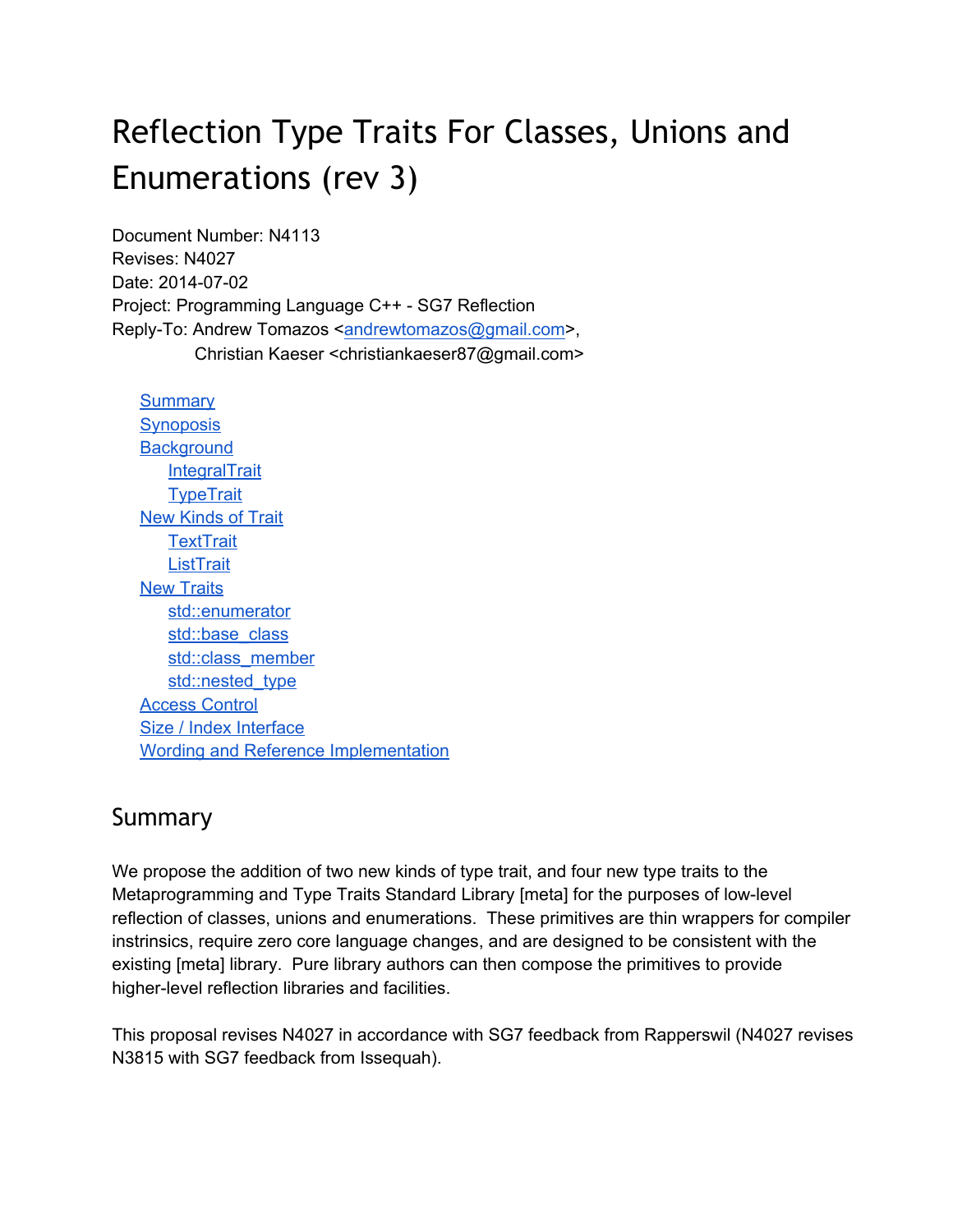## Synoposis

```
This proposal adds the following entities to lttype traits>:
// (I) IntegralTrait, (T) TypeTrait, (S) TextTrait, (L) ListTrait
namespace std
{
   enum access_levels
   { public access, protected access, private access };
   namespace enumerator // L{
      template<typename E> struct list size; // Itemplate<typename E, size_t I> struct identifier; // S
      template<typename E, size t I> struct value; // I
   }
   namespace base class // L{
      template<class C> struct list size; // Itemplate<class C, size_t I> struct type; // T
      template<class C, size t I> struct is virtual; // I
      template<class C, size t I> struct access level; // I
   }
   namespace class member // L
   {
      template<class C> struct list size; // Itemplate<class C, size t I> struct name; // S
      template<class C, size t I> struct pointer; // I
      template<class C, size_t I> struct access_level;  // I
   }
   namespace nested type // L{
      template<class C> struct list_size;               // I
      template<class C, size_t I> struct identifier;    // S
      template<class C, size t I> struct type; // Ttemplate<class C, size_t I> struct access_level;  // I
   }
}
```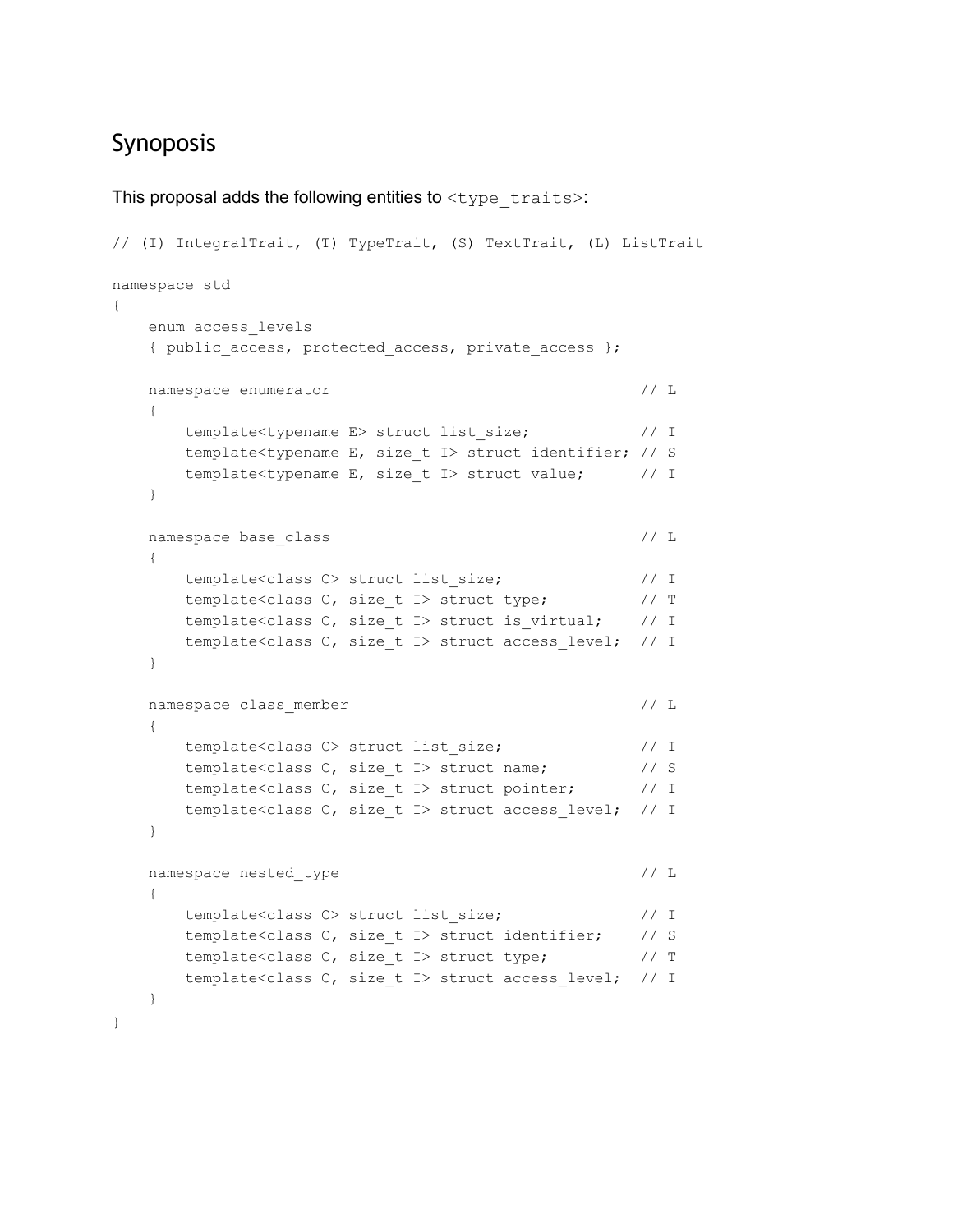### Background

The Metaprogramming and Type Traits Standard Library contains a set of templates, we shall call *Traits,* for reflecting types.

Conceptually there are currently two kinds of Traits, we shall call *IntegralTrait* and *TypeTrait*.

#### **IntegralTrait**

An IntegralTrait is a class template that produces a value of a type suitable for a non-type template parameter on instantiation (which is formally actually a large superset of integral types). It is derived from std::integral\_constant and (from N3854) has a variable template with  $\mu$  appended. For example  $\text{std}$ : extent is an IntegralTrait and might be implemented as follows:

template<typename A, unsigned  $I = 0$  struct extent : integral constant<unsigned, extent(A,I)> {}; template  $lty$ pename A, unsigned I = 0> constexpr size t extent  $v =$  extent $\tau$ , I>::value;

and so can be used as follows:

```
static assert(std::extent v<int[42]> == 42); // ok
```
#### **TypeTrait**

A TypeTrait is a class template that produces a type on instantiation. It contains a member typedef named type. For example  $std::remove$  pointer is a TypeTrait, and might be implemented as follows:

```
template<typename T> struct remove pointer { typedef T type; }
template<typename T> struct remove pointer<T*> { typedef T type; }
...
template<typename T> using remove pointer t
   = remove pointer<T>::type;
```
and so can be used as follows:

```
static assert(std::is same v<float, std::remove pointer t<float*>>);
```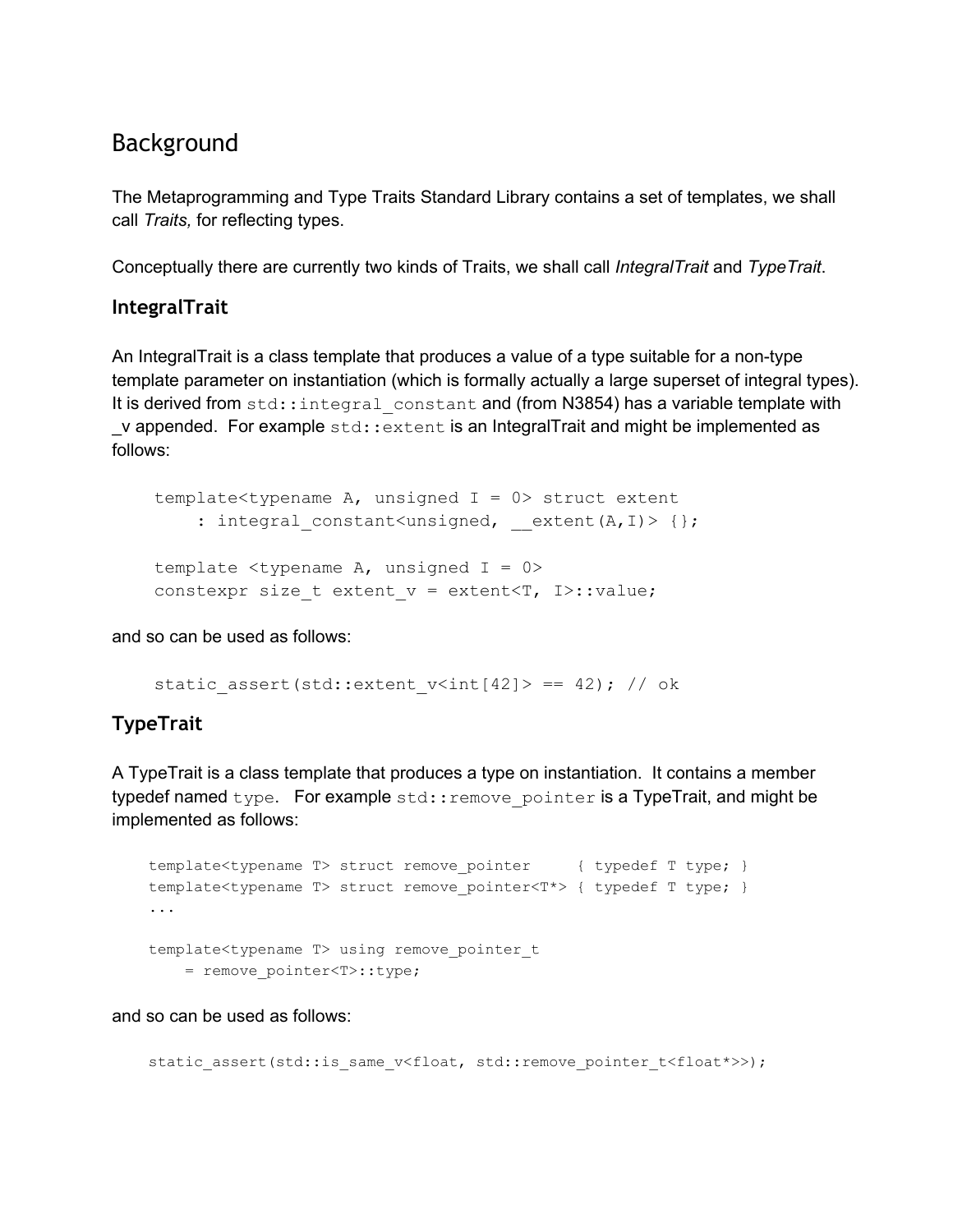## New Kinds of Trait

We propose the addition of two new kinds of trait, *TextTrait* and *ListTrait*.

#### **TextTrait**

A Text Trait is a class template that produces a compile-time string on instantiation. It contains a static data member named  $value$  of a compile-time string type in UTF-8 encoding. There is a variable template of reference type referring to the value member \_v. For example, a theoretical std::foo TextTrait might be implemented as follows:

```
template<typename T> struct foo
{
    static constexpr std::string literal<...> value = __foo(T);
};
template<typename T> constexpr std::string_literal<...>& foo_v
   = foo<T>::value;
```
And so could be used as follows:

```
static assert(foo v<C> == "bar"); // ok
```
#### **ListTrait**

A *ListTrait* is a namespace containing a set of related Traits that produce information about a list of entities. It contains an IntegralTrait named list size that produces the number of elements of the list. The remaining Traits are called *ListAccessors*. Each ListAccessor has the same template parameters as list size with an index I of type size t appended that identifies which element of the list is being inspected. For example a theoretical std::foo ListTrait with 3 ListAccessors, (1) std::foo::bar an IntegralTrait; (2) std::foo::baz a TextTrait; and (3) std::foo::qux a TypeTrait; might be implemented as follows:

```
namespace foo // (ListTrait)
{
   // list_size
    template<typename T> struct list_size
        : integral_constant<size_t, __foo_list_size(A,I)> {};
    template<typename T>
    constexpr size t list size v = list size<T>::value;
```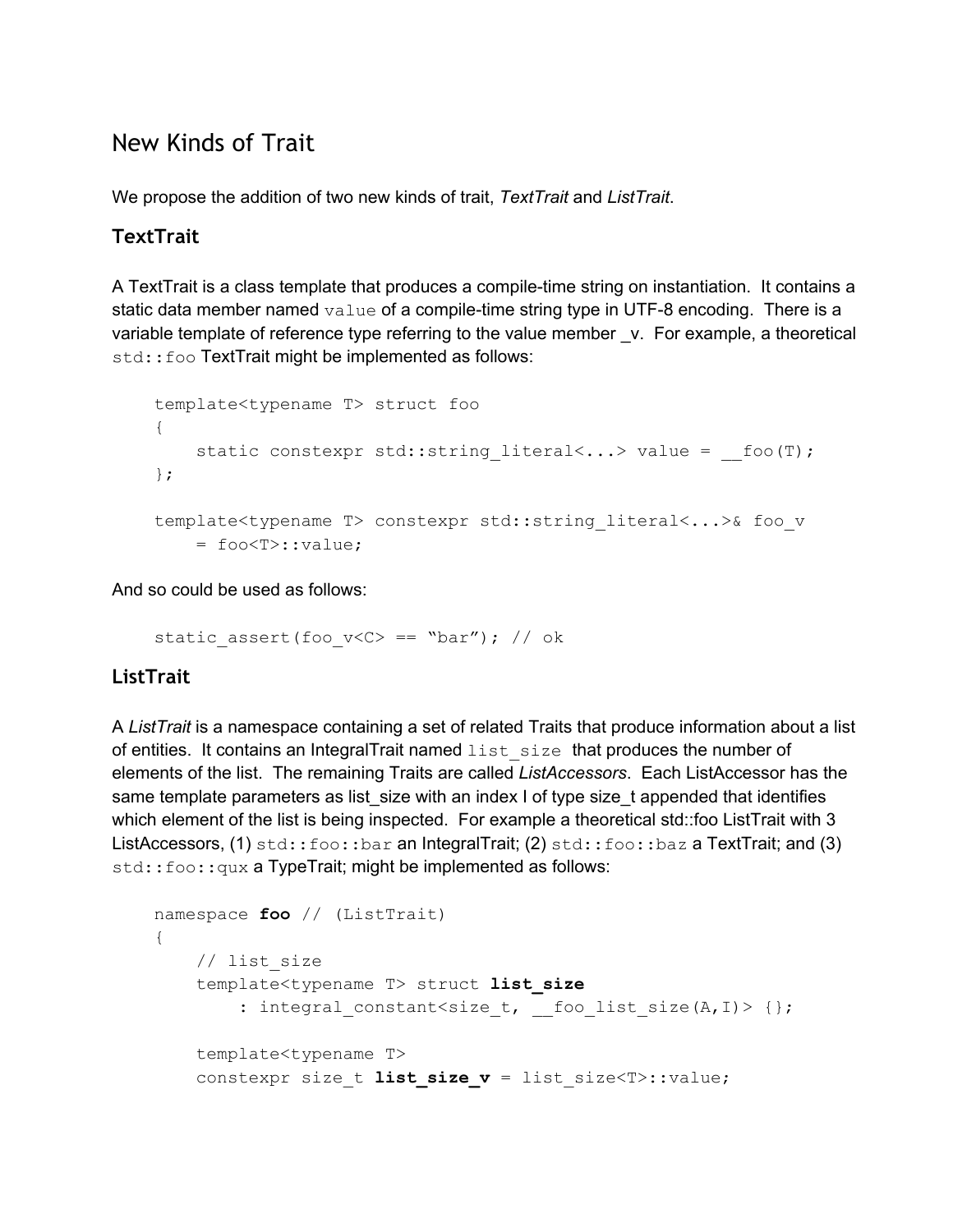```
// foo::bar (IntegralTrait)
template<typename T, size_t I>
struct bar : integral constant<size t, foo bar(T,I)> {};
template <typename T, size_t I>
constexpr size t bar v = bar\tau, I>::value;
// foo::baz (TextTrait)
template<typename T, size_t I>
struct baz
{
    static constexpr std::string literal<...> value
        = foo_baz(T);};
template<typename T, size_t I>
constexpr std::string literal<...>& baz v
    = baz<T,I>::value;
// foo::qux (TypeTrait)
template<typename T, size t I>
struct qux
{
    using type = fooqux(T,I);};
template<typename T, size_t I>
using qux t = qux < T, I >: :type;
```
And could be used as follows:

```
static assert(std::foo::list size v < C == 42);
// We then inspect the 14th member...
static assert(std::foo::bar v<C,13> == 109);
static assert(std::foo::baz v < c,13> == "blah");
static assert(std::is same v<U, std::foo::qux t<C,13>>);
```
### New Traits

};

We propose the addition of four new ListTraits. They are: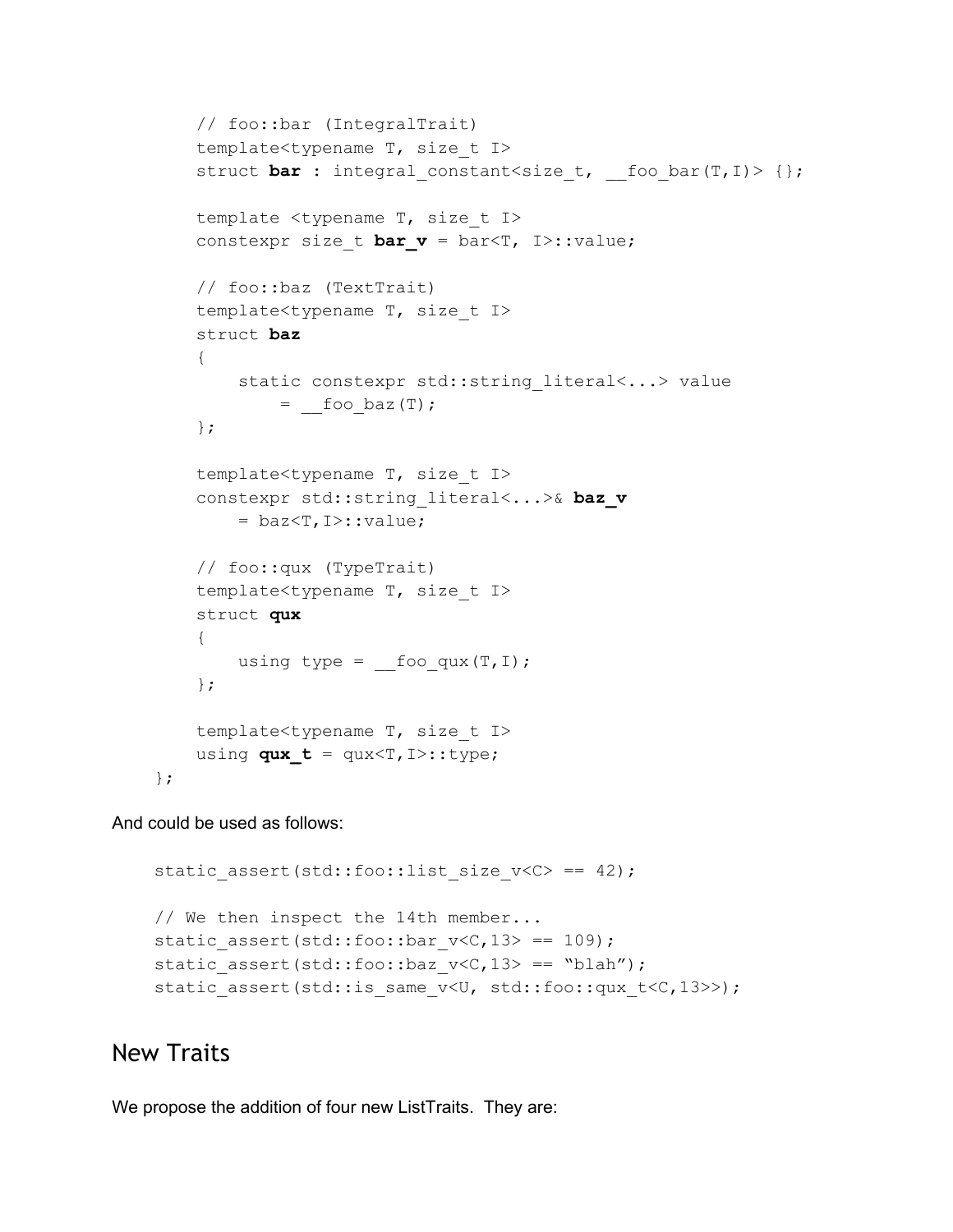```
std:: enumerator: The enumerators of an enumeration type.
std::base_class: The base classes of a class type
std:: class_member: Some members of some class or union types
std::nested type: Some member types of a class type.
```
We also will mention two other possible future ListTraits:

```
std:: constructor: The constructors of a class type
std:: member template: The member templates of a class type
```
Similarly, other ListTraits not mentioned here could be added in the future.

#### **std::enumerator**

std::enumerator is a ListTrait which provides information about the enumerators of an enumeration in declared order. It contains two ListAccessors:

value, an IntegralTrait, the enumerator value identifier, a TextTrait, the enumerators identifier

So it could be used as follows:

```
enum foo { bar = 13, baz = 42 };
static_assert(std::enumerator::list size<foo> == 2);
static assert(std::enumerator::value v<foo,0> == bar);
static assert(std::enumerator::value v<foo,0> == foo(13));
static assert(std::enumerator::identifier v<foo,0> == "bar");
static_assert(std::enumerator::value v<foo,1> == baz);
static assert(std::enumerator::value v<foo,1> == foo(42));
static assert(std::enumerator::identifier v<foo,1> == "baz");
```
This provides complete reflection of an enumspecifier as can be shown from the grammar, so no further ListAccessors of std::enumerator will be needed.

#### **std::base\_class**

std::base\_class is a ListTrait which provides information about the base classes of a class type, in the declared order they appear in the base-clause (after pack expansion).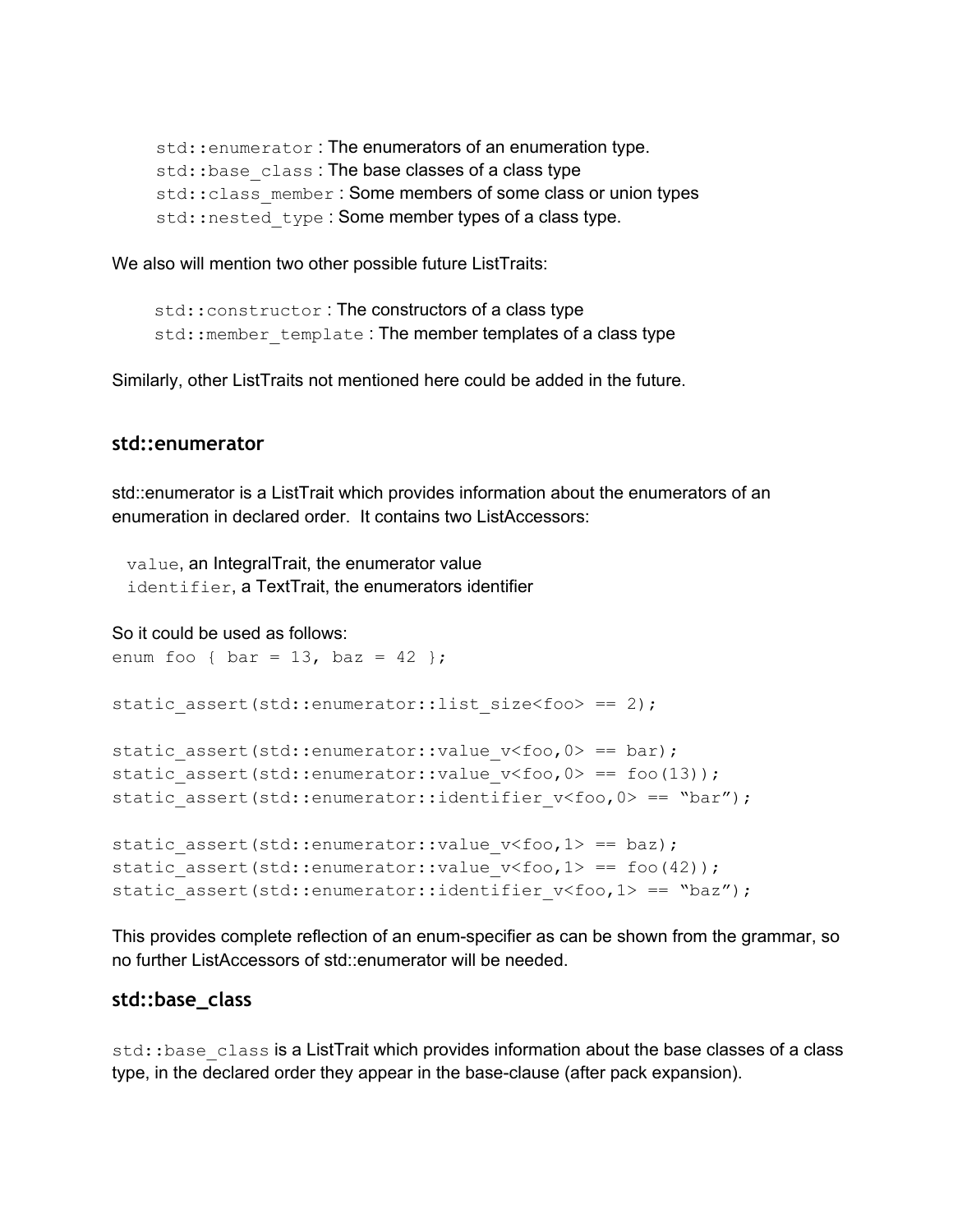type, a TypeTrait, the type of the base class

is virtual, an IntegralTrait, true iff the base class is virtual

access level, an IntegralTrait, the access control level (public, private, protected) of the base class.

So it could be used as follows:

```
class A \{\}; class B \{\}; class C \{\};
class D : public A, protected virtual B, private C {};
static assert(std::base class::list size v<D> == 3);
static assert(std::is same v<A, std::base class::type t<D,0>>);
static assert(std::is same v<B, std::base class::type t<D,1>>);
static assert(std::is same v<C, std::base class::type t<D,2>>);
static assert(std::base class::is virtual v<D,0>> == false);
static assert(std::base class::is virtual v(D,1>> == true);
static assert(std::base class::is virtual v<D,2>> == false);
static_assert(std::base class::access level v<D,0>>
              == std::public_access));
static assert(std::base class::access level v<D,1>>
              == std::protected_access));
static assert(std::base class::access level v<D,2>>
              == std::private access));
```
#### **std::class\_member**

std:: class\_member is a ListTrait which provides information about certain class members of some class and union types, shown in declared order.

The subject type is required to not contain data members of reference type or bit fields. The subject type shall not be a lambda type. A violation of either of these requirements is ill-formed, and should result in a compile-time error.

The reason for this design decision is that we may propose separately later the addition of a pointer-to-member of reference type and perhaps a pointer-to-member of a bitfield to the core language. It is not known yet whether such a proposal will be made and accepted. If it is not, then we can create a seperate ListTrait for reference members or bitfields. Until such time as it is known which of the two directions we will go in, we should leave reflection of such types ill-formed so as not to break unchanged code that depends on it after a compiler upgrade. That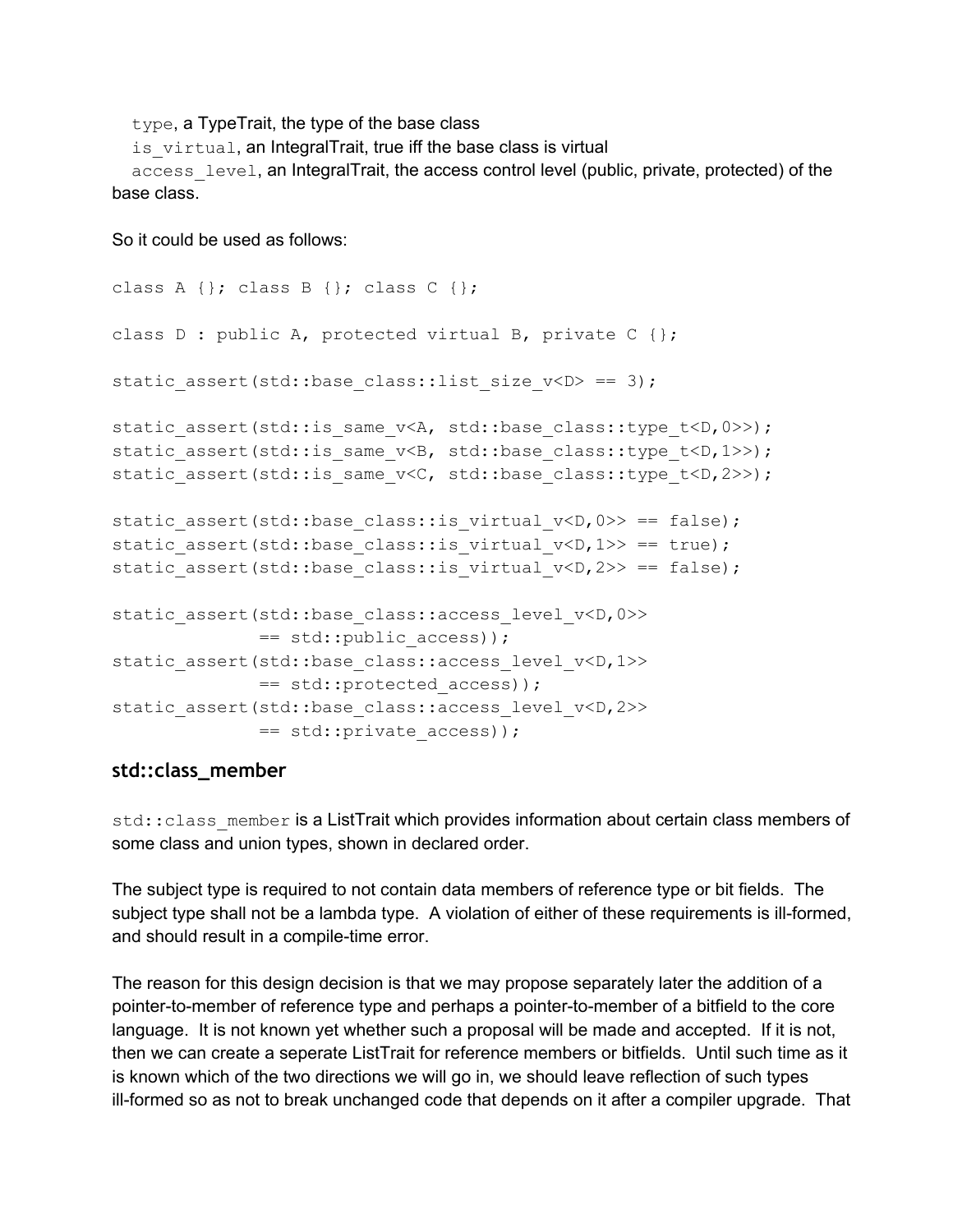is, we do not know yet whether members of reference type or bitfields will be included in std::class\_member.

Likewise for lambda types, they are compiler-generated, so do not have a standardized class definition on which std::class member can be easily defined. We make them ill-formed for use with the first iteration of this proposal, so we keep the option to add them later.

The members of the class/union type shown in std::class member are functions or objects that have a direct simple declaration in the definition of the type, and are not member templates or instantiations thereof. Notably members that are implicitly generated are not shown and members imported with a using declaration or inherited are not shown. Constructors and destructors are not shown.

```
std:: class_member has 3 ListAccessors, they are:
```
name, a TextTrait, if the member name is an identifier, the text of that identifier, if the member name is an operator-function-id, then the text "operator" appended with a space character and then the canonical non-terminal of operator ("operator  $+$ ", "operator new[]", "operator  $\leq$ =", etc), if the member is unnamed the empty string, otherwise implemented-defined

 $pointer$ , an IntegralTrait, the result of the expression  $\&C::m$ . That is a pointer-to-member for a non-static member and a pointer for a static member. Anonymous unions are reflected as a single sub-object of union type. The sub-objects of the union are not visible in the std::class\_member list of the enclosing class type (they are visible by recursion on the type of the union sub-object).

access level, an IntegralTrait, the access level of the member (public, protected or private)

So it could be used as follows:

```
class C
{
public: int x;
protected: void f();
private: static char32 t* p;
};
static assert(std::class member::list size<C> == 3);
static assert(std::class member::name<C,0> == "x");
static assert(std::class member::name<C,1> == "f");
static assert(std::class member::name<C,2> == "p");
```
// within a member function of C so that RHS is well-formed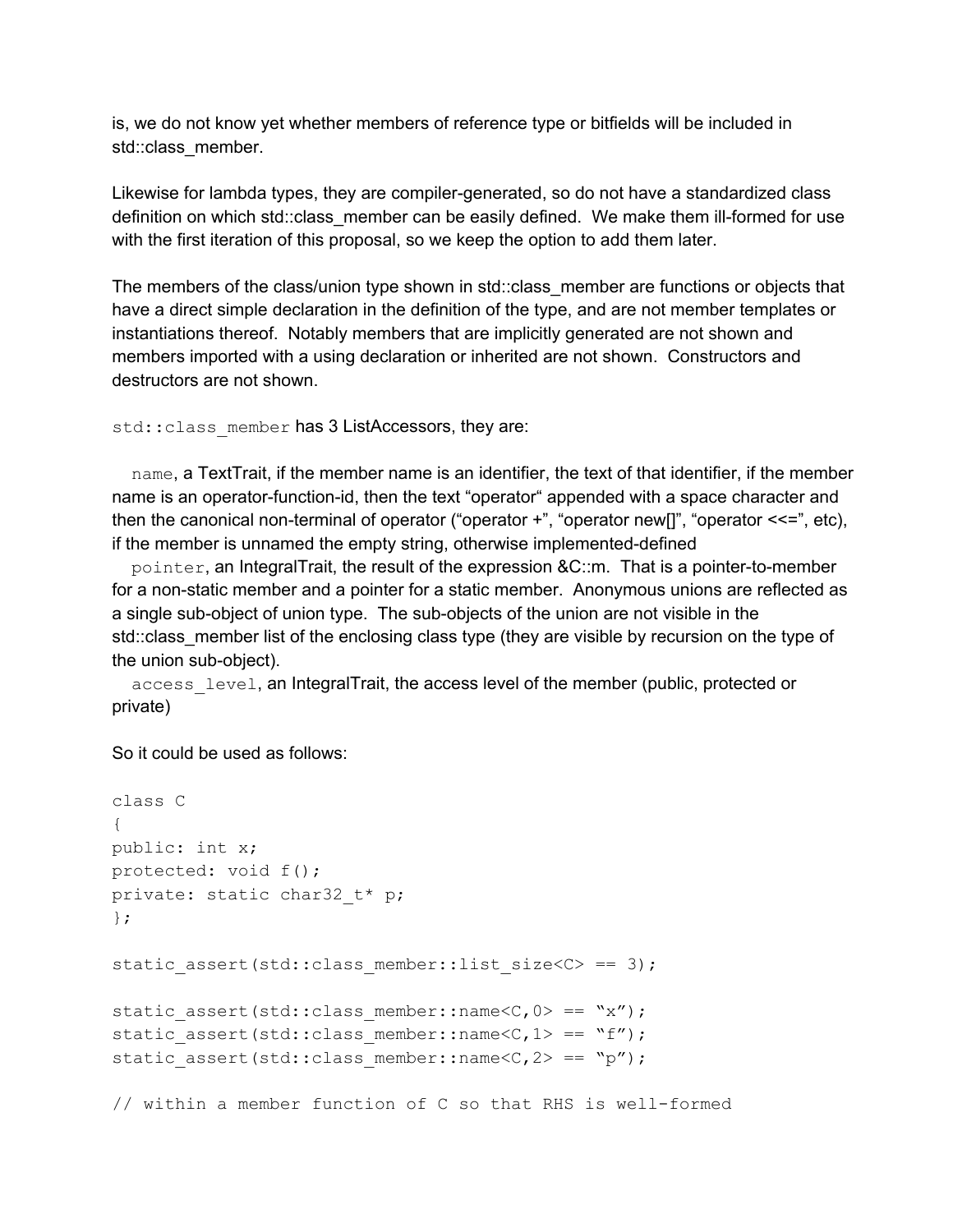```
static assert(std::class member::pointer<C,0> == &c::x);
static assert(std::class member::pointer<C,1> == &c::f);
static assert(std::class member::pointer<C,2> == &c::p);
static assert(std::class member::access level<C,0>
    == std:: public access);
static assert(std::class member::access level<C,1>
    == std::protected_access);
static assert(std::class member::access level<C,2>
    == std::private access);
```
#### **std::nested\_type**

std::nested type is a ListTrait which provides information about the nested types of a class type. Each nested type shall be one that is declared with a name in a class definition, and the list is in declared order. (Unnamed classes and unions can be reached through std::class\_member by deducing the type of the data members of the enclosing class type). The reflected nested types can be introduced by an alias declaration, a typedef member declaration, or from a member declaration with a class specifier, enum specifier or an elaborated-type-specifier. In particular member template classes and member alias declarations (and instantiations thereof) are not reflected.

So all of T1 through T7 are reflected in std::nested\_type of S:

```
struct S
{
    using T1 = int;typedef int T2;
    class T3;
    class T4 \{ \};
    union T5;
    union T6 {};
    enum T7 \{ \};
    union { int x; } // not shown in std::nested type,
                     // shown in std:: class member
};
```
std::nested\_type has three ListAccessors, they are:

identifier, a TextTrait, the identifier of the nested type. type, a TypeTrait, the type of the nested type access\_level, an IntegralTrait, the access level of the nested type (public, private, protected)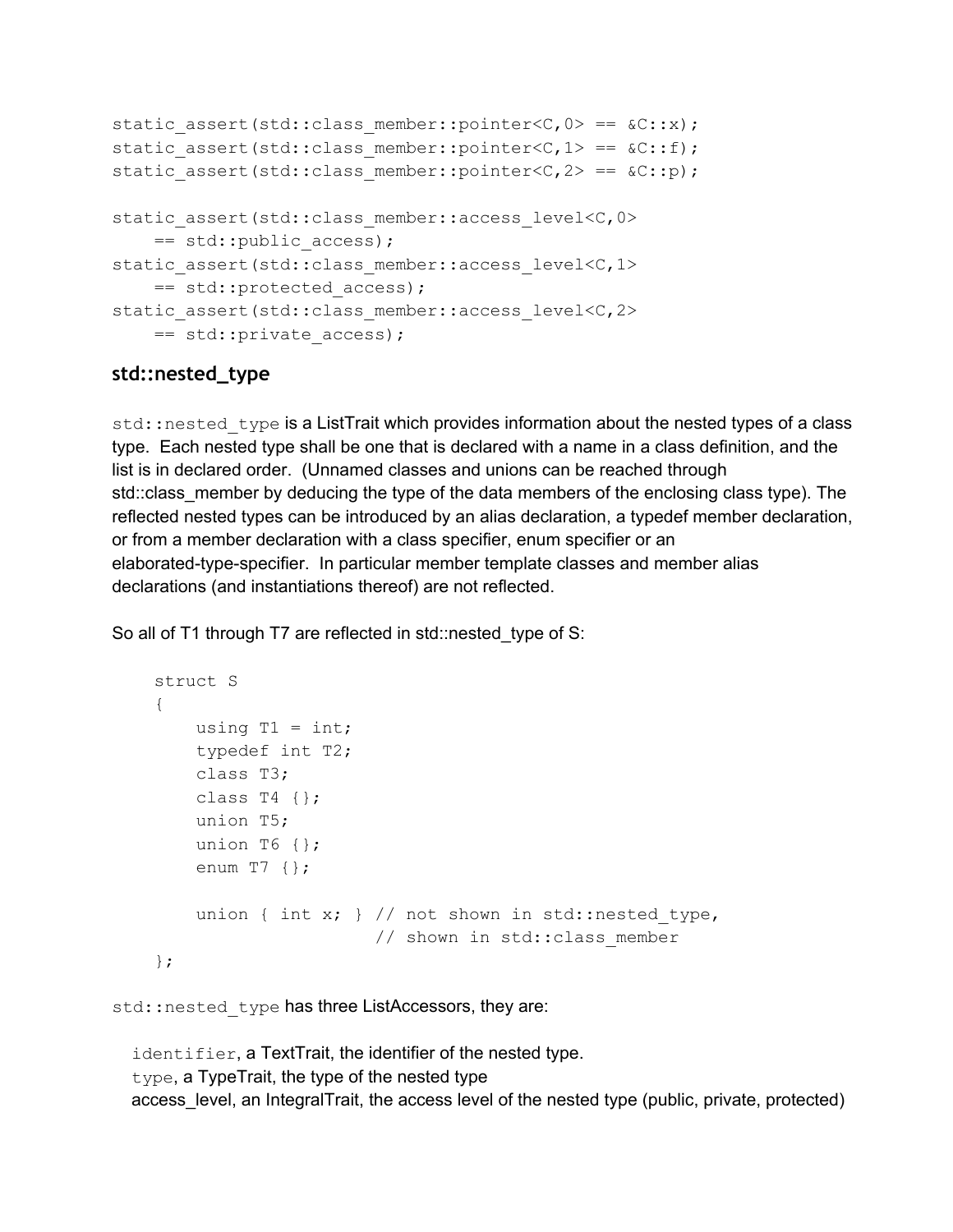So it could be used as follows:

```
struct foo
{
public: typedef char32 t bar;
protected: using baz = float;
private: struct qux {};
};
static assert(std::nested type::list size<foo> == 3);
static assert(std::nested type::identifier v<foo,0> == "bar");
static assert(std::nested type::identifier v<foo,1> == "baz");
static assert(std::nested type::identifier v<foo,2> == "qux");
static assert(std::is same v<foo::bar,
              std::nested type::type t<foo, 0>>);
static assert(std::is same v<foo::baz,
              std::nested type::type t<foo,1>>);
static assert(std::is same v<foo::qux,
              std::nested type::type t<foo, 2>>);
static assert(std::nested type::access level<foo, 0>
   == std::public);
static assert(std::nested type::access level<foo, 1>
    == std::protected);
static assert(std::nested type::access level<foo, 2>
   == std::private);
```
# Access Control

The most controversial aspect of this proposal has been what to do about access control.

First, we should note that in every other language that has both access control and a reflection facility (notably Java and C#), it is possible to access and modify private members using reflection.

Second, you should notice that what we propose are low-level primitives for reflection library builders. It is extremely difficult to use them directly to access a specific private member by name of a specific class. It would require quite some determination to do it intentionally, and would be impossible to happen by accident.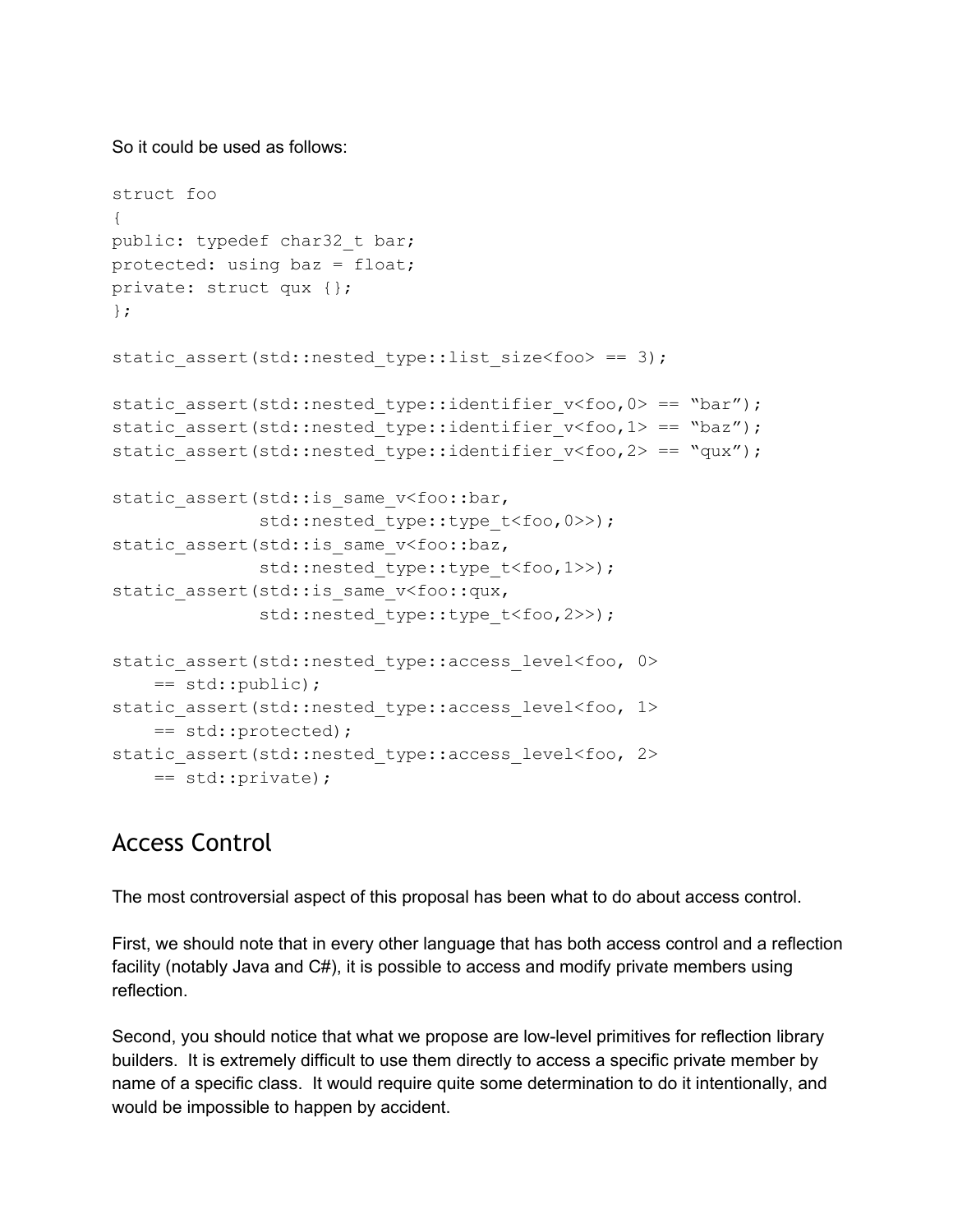We will now enumerate the options that were considered, and why we have settled on the one we have.

Option #1: Only reflect public members. Pros: No risk of breaking encapsulation Cons: Key reflection use cases become impossible

Option #2: Reflect all members, but make their access level visible. Pros: Simple. Makes the reflection use cases possible. Cons: Risk of intentional abuse to access and modify private members

Option #3: Require some opt-in line in a class definition like "friend reflection" Pros: Requires an opt-in from class designers

Cons: Because class designers can opt-out, if they do not, they become responsible for misuse of private members through reflection. This is not appropriate, the blame should be on the party that misused reflection to access private members in nonaggregate fashion.

Option #4: Reflect public members by default, but have an override switch. Pros: Same as Option #2 with a reduction of the Simple part. Cons: Increases complexity, risk of abuse still exists.

Option #5: Extend the primitives to give enough information to allow a reflection library to check friendship within pure library code. Pass in a context class. Pros: Allows reflection libraries to do fine-grained access check

Cons: Extremely complex. Risk of intentional abuse still exists by using primitives directly.

Option #6: Check access control where primitives are used with core language extension Pros: Similar to how access control is checked with name lookup Cons: Crazy complex. Requires core language changes. Not clearly specified / infeasible. Doesn't really solve the problem, ends up being equivalent to Option #3.

After extensive discussions we ended up settling on Option #2. Using Option #2 in the low-level primitives enables reflection library authors to choose between Option #1, #2, #3 and #4 for their external interface.

To implement Option #2 we introduce an enumeration std::access\_levels

```
enum access_levels
{
    public_access,
    protected_access,
    private_access
```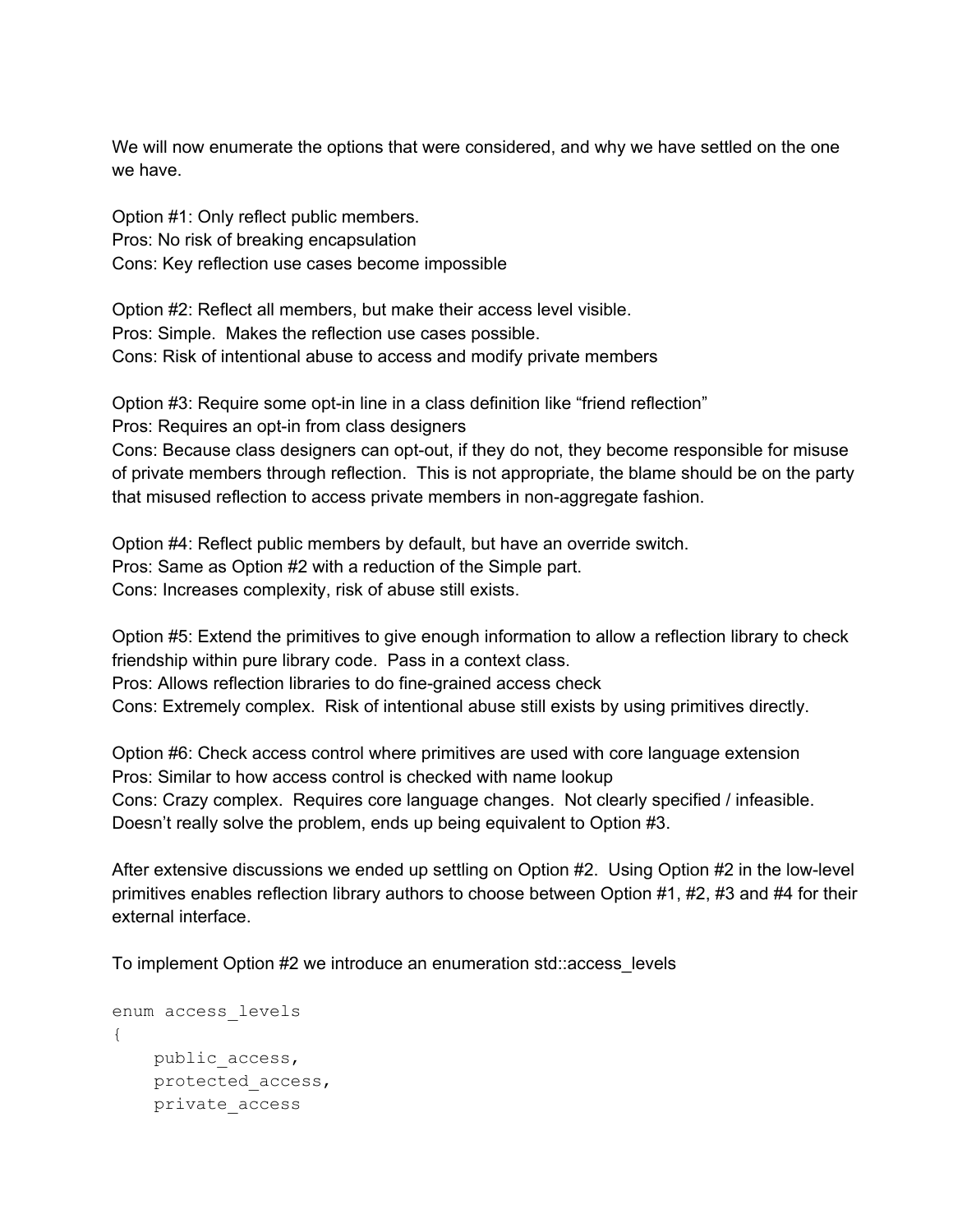And then expose a ListAccessor access level of that type for each ListTrait that is subject to access control. High-level reflection libraries can then use this information to implement one of the first four options (or possibly others not considered).

# Size / Index Interface

There appears to be clear and strong consensus on the schema, but there has been some discussion of the interface of ListTrait, and they have undergone a change since last revision to reduce the number of names introduces into namespace std.

We considered a few different options on the transformation. Our design decisions were as follows:

We didn't want to have member templates of templates. There are uncomfortable restrictions on what can be done with such member templates as opposed to "free" namespace-scope templates. Also there are usages issues on dependant names. It was also felt that keeping them as namespace-scope templates was more consistent with the existing traits, so we could specify a ListTrait as a namespace containing a set of Traits with the "usual" interface.

We also considered having the ListAccessors as data members of a single complete object (per element of a ListTrait). The concern here was regarding the zero overhead principle. Under certain usages the enclosing complete object would be odr-used, and so the user would pay for ListAccessors they did not use. For example using pointer from std::class\_member would entail odr-using name.

With regard to the compiler-side performance of the size-index interface, the implementation of the instrinsics backing a ListTrait can lazily construct an internal random-access index in O(list\_size) time and space (if the data structure it uses doesn't already have one). In the typical case each element will be accessed (in constant time), and so the total time cost per access remains amortized constant (keep in mind every ListTrait is immutable) which is optimal, and the O(n) size of the index is the same as the parse tree from the syntax so makes no asymptotic contribution to size.

There were ideas suggested in Rapperswil SG7 about what we understood to be a possible compile-time iterator-style interface to ListTrait rather than a size-index interface, that still did not require core language changes but could use a linked structure without constructing an internal array index. We don't have a clear specification of this idea to evaluate the pros/cons, and have reached out to the commenter for more information, but at time-of-writing have not heard back.

};